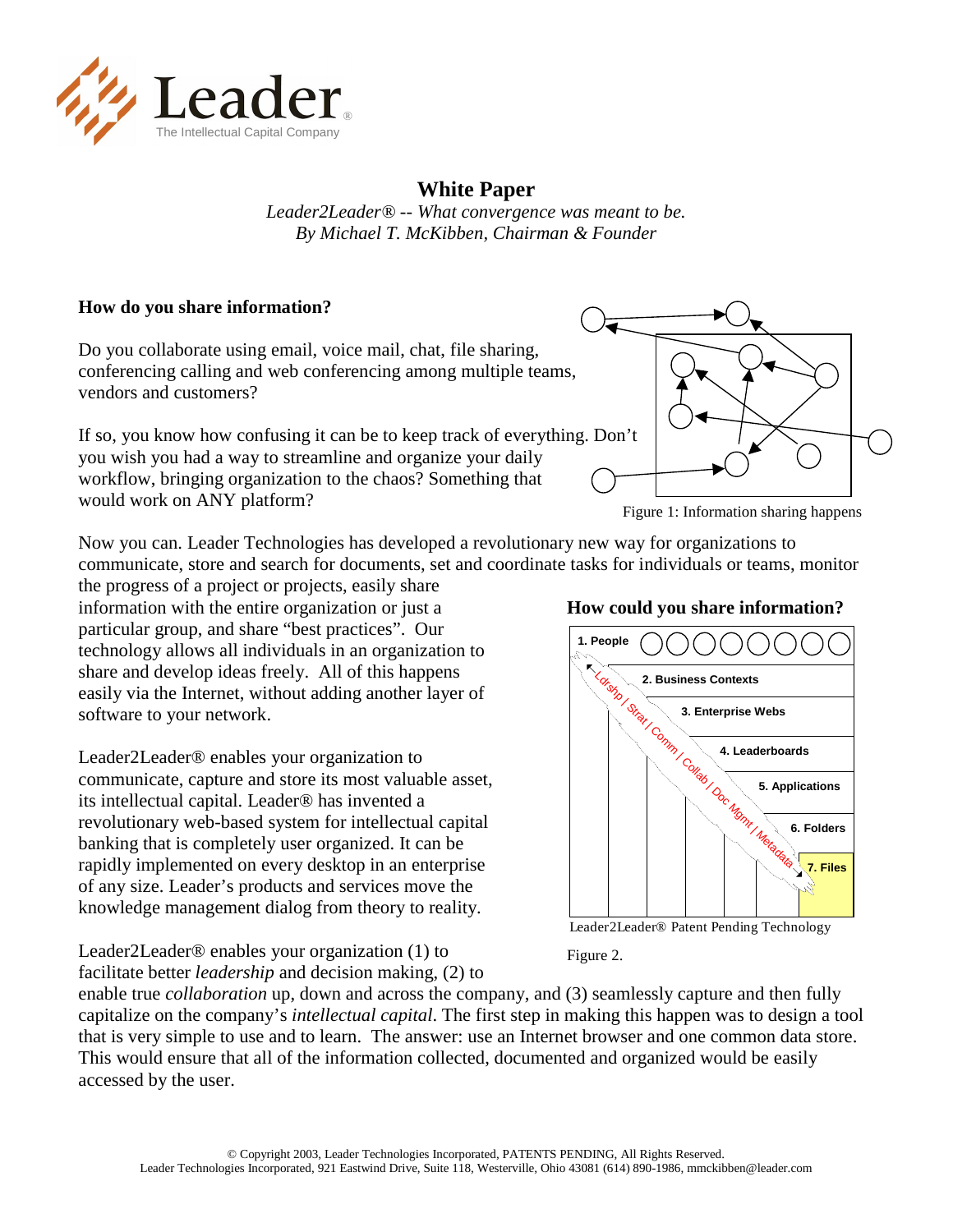

Leader2Leader® offer users the ability to easily collaborate and share documents across the organization. The infrastructure of our technology uses a rock solid security and privacy model. All users will log in to there personal workspace, then easily move to shared workspaces, communications tools, company priorities and access all necessary documents to perform there job in a more productive and efficient manner — from anywhere on the planet.

### **What happens to the information you share?**

A lot of valuable information inside of an organization is never captured, or if it is, it is stored on a person's PC hard drive or in email. With Leader2Leader® an employee can type questions, comments and new ideas easily that automatically get linked to the comments of others on the same topic. This valuable feedback is stored securely and becomes part of the "corporate mind" we call "intellectual capital". Just like physical capital, this intellectual capital is a part of what makes your organization valuable; according to many pundits, more so. That is, the knowledge of how to do something right is much more valuable than doing it right once or twice.

For example, when people search on this topic in the future, your comments will be retrieved in the search. This enables an organization to gather and keep its "best practices" quickly and efficiently. With Leader2Leader® this can simultaneously

**Your organization's information can be transformed from simple bits and bytes on a hard drive to a source of…** 

- Better Leadership
- Better Collaboration
- A Bank of Intellectual Capital
- A Bank of Best Practices

**Leader2Leader®** transforms information into knowledge; taking knowledge management from theory into practice.

Figure 3

involve voice mail, faxes, e-mail, documents, spreadsheets, conference calls, chats, notes and calendar items – whatever tools a business might use every day.

Leader's development model was straightforward: Design the system from the ground up with security and privacy a priority and use "best of breed" development tools and platforms. Six years later this patent pending technology has reinvented the entire collaboration software paradigm.

#### **Turn that information into Intellectual Capital with Leader2Leader®**

**What is intellectual capital**? In short, it is the critical ideas that flow within your organization, past, present and future.

**How is intellectual capital generated**? By people doing their work and interacting.

**What forms does intellectual capital take**? It is ideas generated and exchanged that are intangible in essence, but take practical form in our letters, emails, voice mails, faxes, instant messages, notes, reminders, meetings, conversations, conferences, surveys, brainstorming sessions, sticky notes, bulletins, news, documents, and files.

#### **Tangible & Intangible Value Flows in an Organization:**

**Tangible:** 

 $$$ \$\$ Expense in Materials & Labor  $\rightarrow$  Goods & Services  $\rightarrow$  Increased \$\$\$ Value in Revenue

**Intangible** (Intellectual Capital value flow):  $$$ \$\$ Expense in People  $\rightarrow$  Collaboration & Ideas  $\rightarrow$ Increased \$\$\$ Value in People

Pundits agree that the intangible "people value" of an organization that is its intellectual capital, while largely ignored on today's balance sheets, is the truer measure of an organization's real value. Leader2Leader® helps you actualize the value of your intellectual capital.

Figure 4.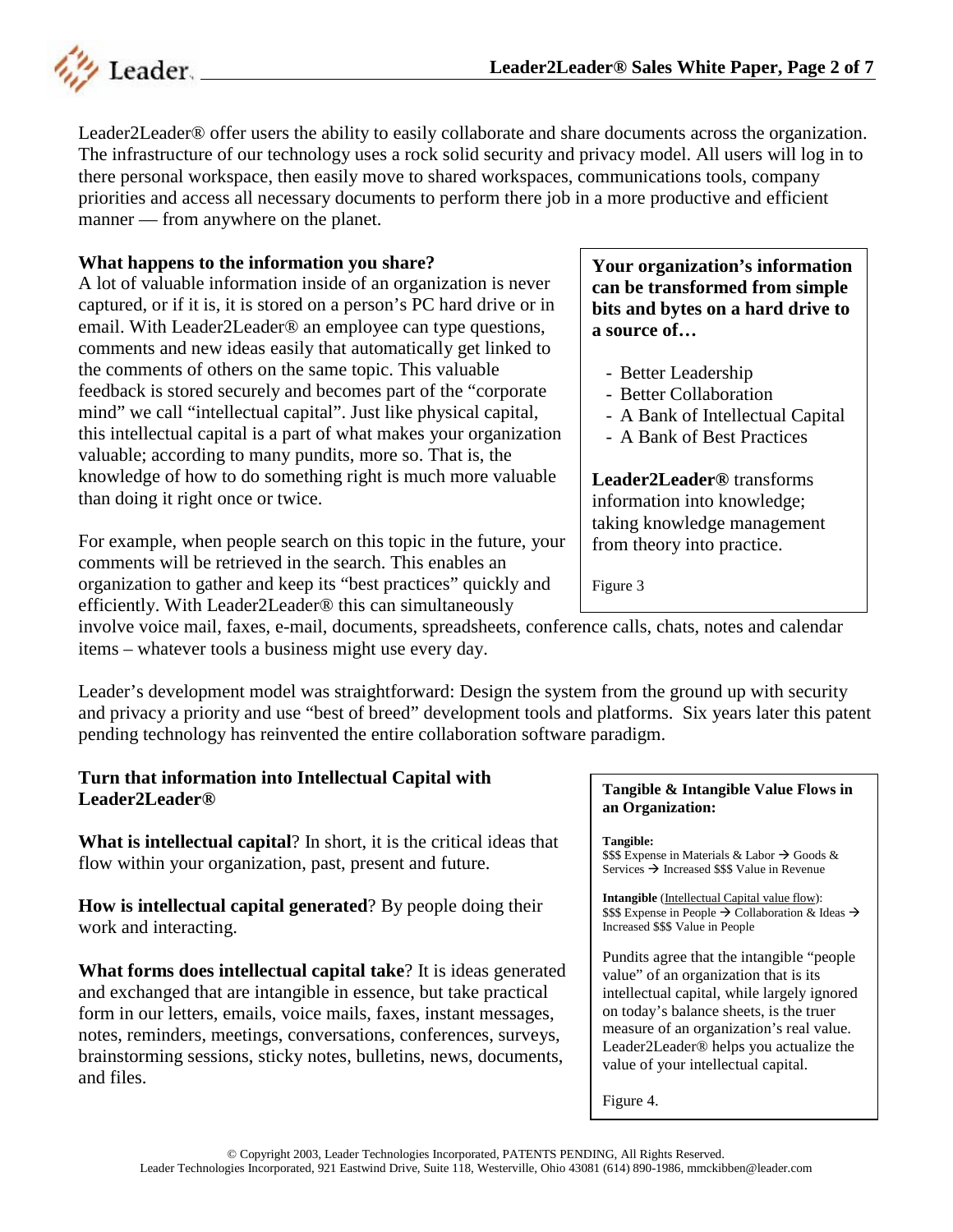

**How is a voice mail, for example, intellectual capital?** The voice mail itself is not. The content of the voice mail is. The value of a voice mail is not in the bits and bytes that make it, it is in the usefulness of the thoughts and ideas contained within. A voice mail that cost two cents to generate may contain ideas worth millions of dollars to your company. The more of this intellectual capital you can bank, the more valuable your company becomes. Why? Because that voice mail may be just the key piece of information your management team needs five years from now to beat the competition; information that might have otherwise been lost when the original recipient retired or changed jobs.

**How does Leader2Leader® capture intellectual capital**? The idea is simple. Let the system capture and catalog all your intellectual capital automatically; you just do your work. Leader2Leader®'s patent pending technology lets you quickly set up any number of users, projects, permissions and communications tools. It enables you to exchange voice, data and video seamlessly. Training is simple. The user interface is intuitive. In short, Leader2Leader® removes the hassle previously associated with setting up collaborative environments handling different kinds of data.

**How does it handle my intellectual capital**? As the users collaborate in Leader2Leader® the system captures context information. The system will automatically remember when and how files were shared, who updated them, how often they were accessed, what additional information it was linked to, etc. Meeting information is stored automatically: who attended, documents shared, instant messages captured, handouts, slides show, everything. Later searches will bring up all this information along with the context(s) within which it was generated and used. This is the kind of information that prevents costly "reinventing the wheel" by future work teams who would otherwise have to recreate all this knowledge and experience, costing you valuable time, money and opportunity.

#### **Why is intellectual capital important to**

**me**? The more of these critical ideas that you are able to harness, the more valuable will be your company. Think of ideas like money. We talk about the million dollar idea. What if you were able to also capture all the \$50, \$100, \$500, \$1,000, \$10,000, \$100,000, \$500,000 ideas also? Leader2Leader®'s patent pending technology enables your stakeholders to simply do their work while the system seamlessly captures your valuable intellectual capital.

#### **How is Leader2Leader® different from "knowledge management" products from Microsoft, IBM and Lotus**? First,

Leader2Leader® can operate on Microsoft, IBM and Lotus platforms.



Second, traditional solutions are burdened with "data silo" legacies that prevent interoperability across different kinds of collaborative data. These data silos do not tie voice, data and video together and prevent retrieval of intellectual capital by their very structure. Leader2Leader®'s patent pending technology has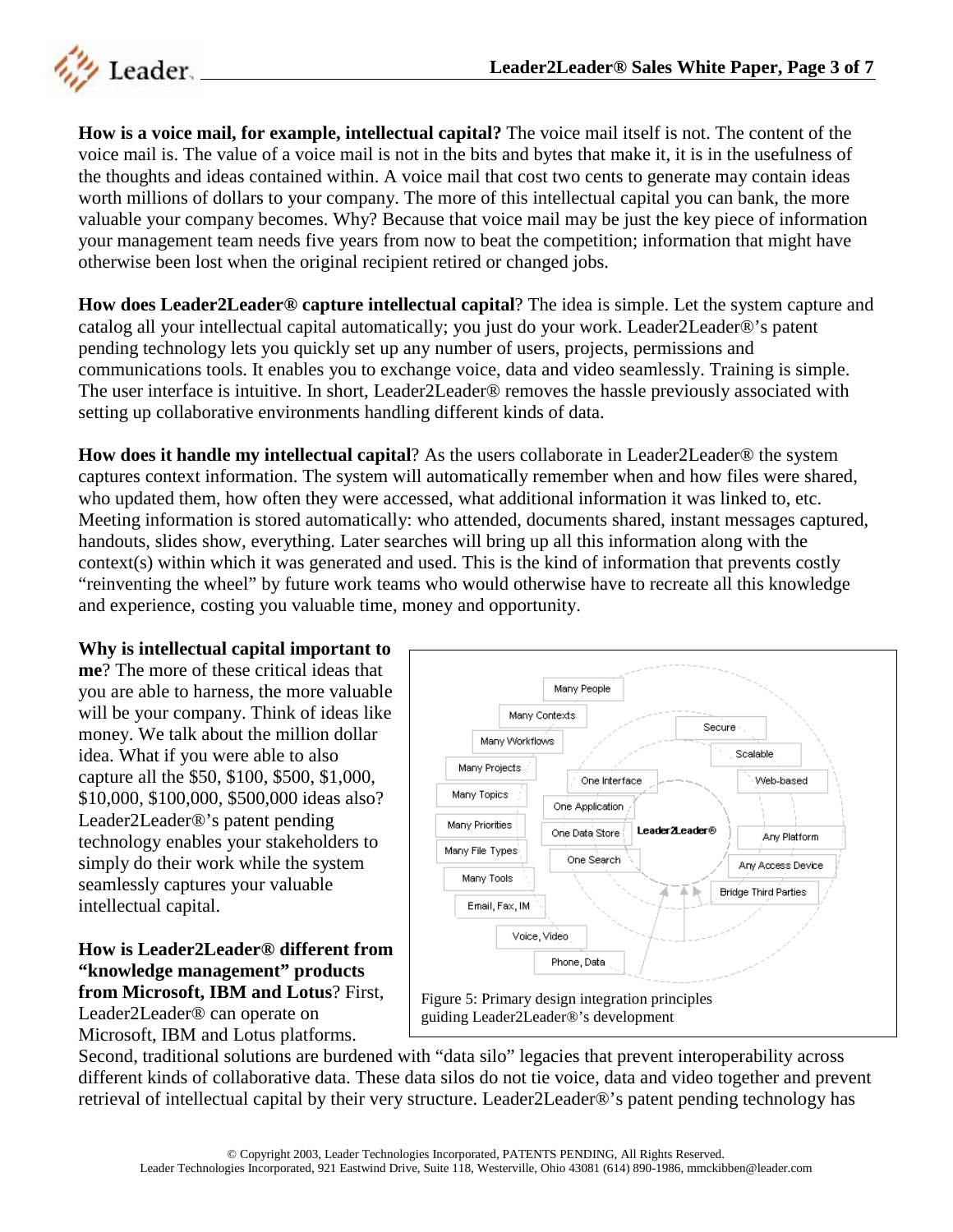

overcome this fundamental problem faced by the leading vendors. That said, Leader2Leader® operates seamlessly on all these major platforms, including Windows, UNIX, Linux, Solaris and AIX.

#### **How is Leader2Leader® more secure?**

It is browser based and incorporates 128-bit secure socket layer (SSL) protocols. In practical terms this means the data stream between the computer you are using and the Leader2Leader® server is encrypted to a very strong encryption standard. In addition, the Leader2Leader® information that you view on your computer is not cached, which means there is no information footprint left on the machine after you log off. This important features enables you to access your information securely from virtually any Internet browser. The data exchange with the Leader2Leader® is itself encrypted and is stored on encrypted Leader2Leader™ servers. In short, from front to back, Leader2Leader® is secure and will likely comply with the highest levels of security requirements that may be required.

Leader2Leader<sup>®</sup>

How it works…

- 1. Turn on your computer or hand held device.
- 2. Access the Internet from anywhere on the planet.
- 3. Login by typing your UserID and Password. Leader2Leader® automatically starts encrypting your work at very strong 128-bit encryption.
- 4. Click on the Digital Leaderboard™ workspace you are interested in.
- 5.  $\bullet$  Click on the Leader One Touch<sup>TM</sup> communications tool you need
- 6. **3** Retrieve or add information.

| Edit<br>Favorites<br>Tools<br>View                                                                                          | Help                                                                                                                                                                               |                                                                                                                                                                                     |                                           |                                                           |                                                         |                                                                                                                                             |                                                                                                          |  |                                                              |                           |          |
|-----------------------------------------------------------------------------------------------------------------------------|------------------------------------------------------------------------------------------------------------------------------------------------------------------------------------|-------------------------------------------------------------------------------------------------------------------------------------------------------------------------------------|-------------------------------------------|-----------------------------------------------------------|---------------------------------------------------------|---------------------------------------------------------------------------------------------------------------------------------------------|----------------------------------------------------------------------------------------------------------|--|--------------------------------------------------------------|---------------------------|----------|
| e<br>×<br>Back -                                                                                                            |                                                                                                                                                                                    |                                                                                                                                                                                     |                                           |                                                           | Search Severites C Media @ 3 - 3 - 7                    |                                                                                                                                             |                                                                                                          |  |                                                              |                           |          |
| https://www.leader2leader.cc/leader/leader<br>Address                                                                       |                                                                                                                                                                                    |                                                                                                                                                                                     |                                           |                                                           |                                                         |                                                                                                                                             |                                                                                                          |  |                                                              | $\vee$ $\Rightarrow$ Go   | Links >> |
| My Profile<br>My Context<br>Message                                                                                         | Enterprise News (6)<br>Leader hires veteran CFO Don Patterson, CPA, J.D.<br>Valve Mapper Steerocath-Dx Mapping Catheters<br>Soft Tip Sheath Kits - Multipurpose EP Sheaths<br>List |                                                                                                                                                                                     |                                           |                                                           |                                                         | Agenda<br>Full Agenda<br>Due Diligence> Files> List                                                                                         |                                                                                                          |  |                                                              |                           |          |
| Calendar<br>Search<br><b>Your Full Name</b><br>Meet<br>My Leaderboards<br>Contact                                           | List<br>Deleted<br>All<br>Check In                                                                                                                                                 | My New                                                                                                                                                                              | Mv                                        | New                                                       | Checked Out                                             |                                                                                                                                             | Select All<br>Delete                                                                                     |  | Remind Me Adknowledge Remove<br>Move/Copy Check Out Download |                           |          |
| Compile<br>Clinical Trial A<br>Files<br>Print<br><b>Contract Masters</b><br>Due Diligence<br>Help<br>Tutorials<br>Financino |                                                                                                                                                                                    | Current Path: / Main<br><b>Main</b>                                                                                                                                                 | I No items to list for the current view 1 |                                                           |                                                         | Select Folder to View<br>Main (Current)                                                                                                     |                                                                                                          |  |                                                              | $\ddotmark$               |          |
| Sales / Marketing<br>Logout                                                                                                 |                                                                                                                                                                                    | Add Folder(s)<br>Bosinnas Mar for Sunstaction Porchase (Doub)<br>π<br>U Due Digence un Sportucion (Open)<br>Pingneial Projections (Once)<br>Pinancial Statements & Out Tooks (Ogen) |                                           |                                                           |                                                         | Rename (view) 5 Items, 0 Folders<br>Rename (view) 5 Items, 1 Folder<br>Rename (view) 4 Items, 0 Folders<br>Rename (view) 3 Items, 0 Folders |                                                                                                          |  |                                                              |                           |          |
|                                                                                                                             |                                                                                                                                                                                    | 囗                                                                                                                                                                                   |                                           | Wyerstor Exemples (Open)<br>Usader Accounting Bute (Coga) | Lender Ivia Origence Information for Scienta Com (Open) |                                                                                                                                             | Rename (view) 2 Items, 0 Folders<br>Rename (view) 3 Items, 0 Folders<br>Rename (view) 5 Items, 0 Folders |  |                                                              |                           |          |
|                                                                                                                             |                                                                                                                                                                                    | carter or intentitioner.<br>Vintor Consettive Passer on Contra-<br>$\Box$<br>Mayo (Doon)<br>囗<br>Paget information (Cost)                                                           |                                           |                                                           |                                                         | Rename (view) 4 Items, 0 Folders<br>Rename (view) 7 Items, 0 Folders<br>Rename (view) 0 Items, 1 Folder<br>Rename (view) 2 Items, 0 Folders |                                                                                                          |  |                                                              |                           |          |
| Send a Support Email                                                                                                        |                                                                                                                                                                                    | Research White Papers (finant-<br>Sales (Ugenik)<br>π<br>Sparts com information (Open)-                                                                                             |                                           |                                                           |                                                         | Rename (view) 1 Item, 0 Folders<br>Rename (view) 1 Item, 0 Folders<br>Rename (view) 1 Item, 0 Folders                                       |                                                                                                          |  |                                                              |                           |          |
| Legal Notices<br>Go to Low Bandwidth Version<br>Go to Text Only Version<br>画                                                |                                                                                                                                                                                    |                                                                                                                                                                                     | WEB FX (Open)                             |                                                           |                                                         |                                                                                                                                             | Rename (view) 1 Item, 0 Folders                                                                          |  |                                                              |                           | Leader   |
| http://www.leader.c<br><b><i>is</i></b> start                                                                               |                                                                                                                                                                                    |                                                                                                                                                                                     | Leader ZLeader (r) Ser                    | <b>N</b> Volume Control                                   |                                                         |                                                                                                                                             |                                                                                                          |  | <b>A</b> O Internet                                          | <b>《 / 编 】 %</b> 10:33 AM |          |

Figure 6. Leader2Leader® screen capture.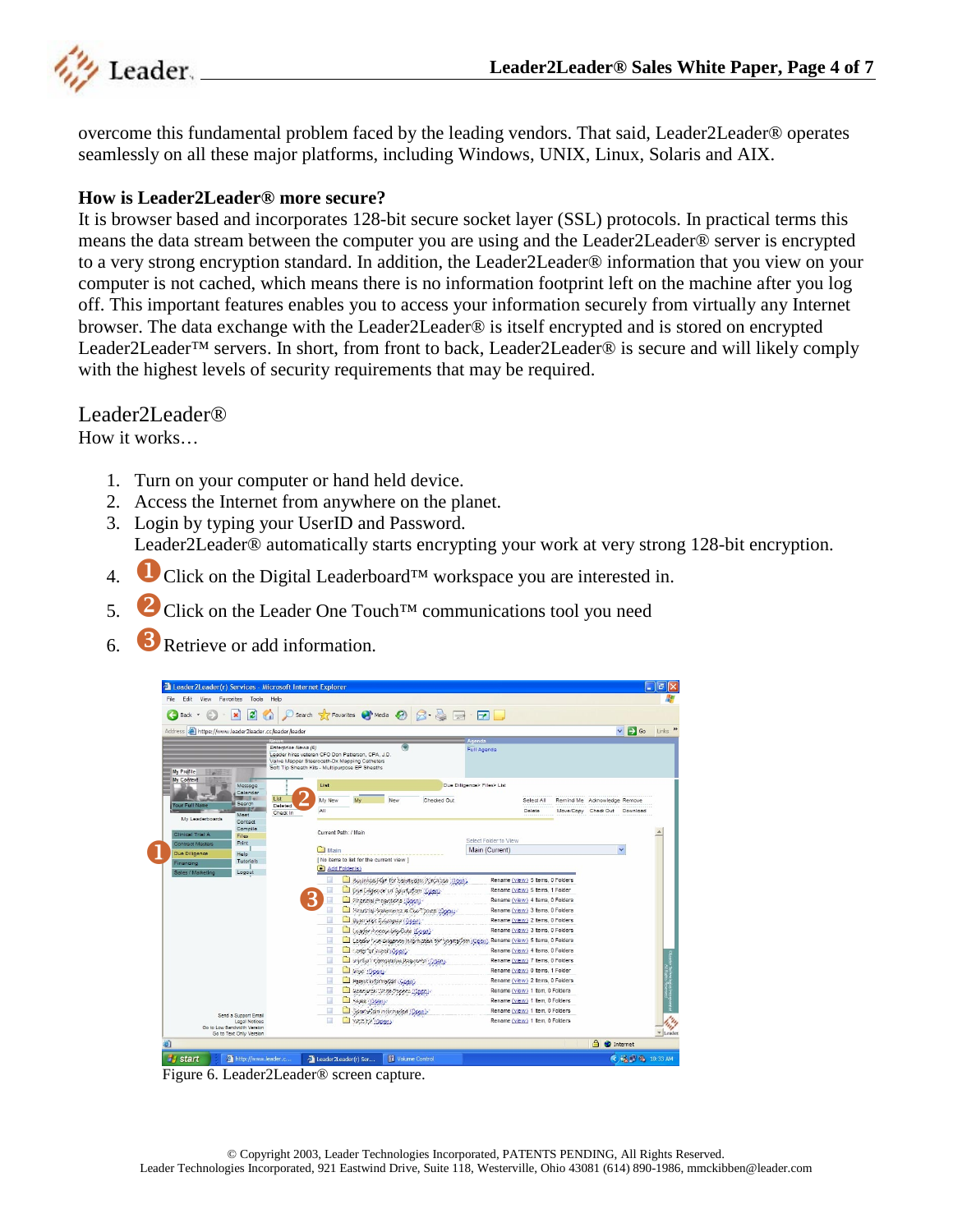

### Leader2Leader®

| <b>Feature</b>                             | <b>Benefit</b>                                 |
|--------------------------------------------|------------------------------------------------|
| Easy-to-use                                | Saves training \$\$\$                          |
| Easy-to-support                            | Saves support \$\$\$                           |
| Automatic indexing (metadata tagging)      | Saves labor \$\$\$                             |
| Integrated voice & data                    | Single data store; saves licensing and         |
|                                            | hardware \$\$\$                                |
| User managed workspaces                    | Saves support \$\$\$                           |
| XML/XSLT server technology                 | Saves support \$\$\$                           |
| Document management w/ versioning          | Saves deployment \$\$\$                        |
| Presence awareness                         | Component level control                        |
| Teleconferencing built in                  | Saves labor and per minute \$\$\$              |
| Remind Me                                  | Saves lost opportunity \$\$\$                  |
| SQL/Object database support                | Scalability; flexibility                       |
| Software development kit                   | Link third party applications                  |
| Web-based                                  | Saves support \$\$\$; no installs or           |
|                                            | downloads                                      |
| <b>Enterprise Webs</b>                     | Saves time \$\$\$; easily address multiple     |
|                                            | teams                                          |
| Unified messaging (email, voice mail, fax) | Saves license \$\$\$; seamless message         |
|                                            | enabling                                       |
| Chat                                       | Saves license \$\$\$; integrates conversations |
|                                            | into knowledge base                            |
| Calendar                                   | Saves license \$\$\$                           |
| <b>Task</b>                                | Saves labor and license \$\$\$;                |
| Vote                                       | Saves labor and license \$\$\$                 |
| Meet                                       | Saves labor, license, per minute \$\$\$        |
| 128-bit Encryption                         | Saves support \$\$\$; private, secure          |
| <b>News</b>                                | Saves labor and license \$\$\$                 |
| <b>OCR</b>                                 | Saves labor and license \$\$\$                 |

#### **Product Comparisons**

Historically, the features just mentioned are sold a discrete applications creating what are sometimes not so affectionately called "data silos" which are independent of one another. That independence can server certain vertical applications well. However, when a person, work group, division or company wants to mix and match the data from all these applications to solve a problem, they cannot. The data silos become decision-making barriers because they do not accommodate the natural linkages of data that are required to develop complete, well-informed decisions. Leader2Leader® creates a new class of collaboration software.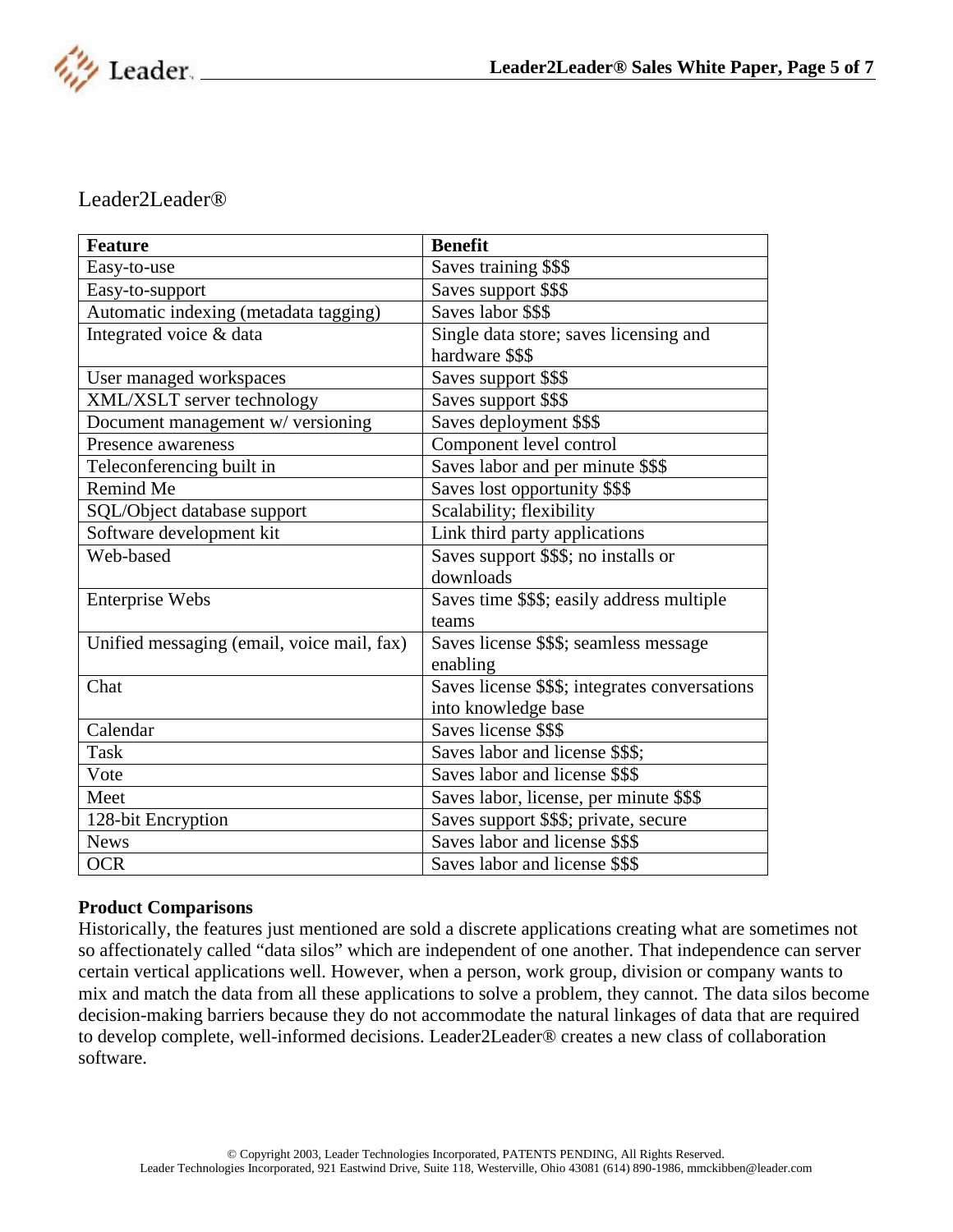

|                                     | Voice &<br>Data<br>Integration | Quick Setup,<br>Highly-<br>secure File<br>Sharing &<br>Document<br>Management<br>with version<br>control | Teleconferencing | Pure Web<br>(HTML)<br>Interface<br>(no<br>downloads<br>or installs) | 128-bit<br><b>SSL</b><br>Security<br>(Standard) | <b>Native</b><br><b>XML</b> | Cockpit<br>Interface | SQL or<br>Object<br>Database | One<br>Data<br>Store |
|-------------------------------------|--------------------------------|----------------------------------------------------------------------------------------------------------|------------------|---------------------------------------------------------------------|-------------------------------------------------|-----------------------------|----------------------|------------------------------|----------------------|
| Leader2Leader®                      | X                              | X                                                                                                        | X                | X                                                                   | X                                               | X                           | X                    | X                            | X                    |
| Lotus Notes /<br>WebSphere          |                                |                                                                                                          |                  |                                                                     |                                                 |                             |                      |                              |                      |
| Microsoft<br>Exchange /<br>.NET     |                                |                                                                                                          |                  |                                                                     |                                                 |                             |                      |                              |                      |
| Oracle /<br>Collaboration<br>Server |                                |                                                                                                          |                  |                                                                     |                                                 |                             |                      |                              | X                    |

#### **Do you need a collaboration solution?**

If you answer **yes** to any of these questions, **you need Leader2Leader®**

- 1. **Locations** Are your employees spread out in different locations?
- 2. **Email** Does your team use Email to share all its files and documents?
- 3. **Complaints** Do team members complain about phone tag, lost information, having to resend information constantly?
- 4. **Outside Experts** Does your team need outside assistance from subject matter experts?
- 5. **Outside Coordination** Are team projects slowed by poor coordination with the subject matter experts?
- 6. **Travel** Do your employees often travel between offices to meet?
- 7. **Productivity** Is employee productivity a problem in your organization?
- 8. **Communications** Are your teams waste time from poor project communications and coordination?
- 9. **Suppliers** Do your suppliers, vendors and customers complain about poor communications with your employees and project teams?